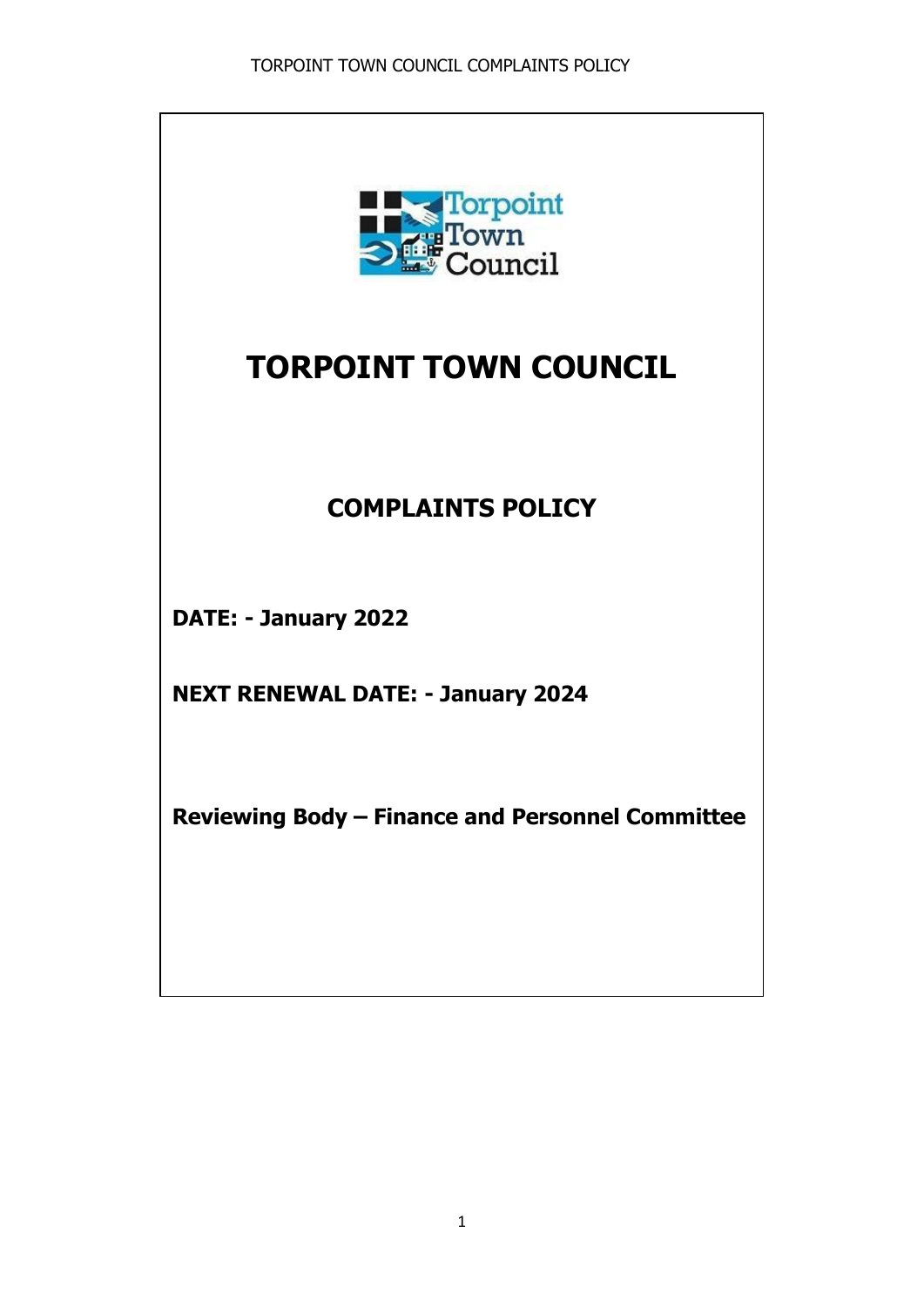### **TORPOINT TOWN COUNCIL**

### **COMPLAINTS POLICY**

#### **Introduction**

Torpoint Town Council wishes to provide excellent, quality services for the residents. However the Town Council acknowledges things can sometimes go wrong and if they do, need to know so we can put them right and learn from them. The Town Council sees all customer comments and feedback as a good way of evaluating its services. Complaints and comments are an important part of this process and help us to learn and develop. The Town Council aims to use this information to help drive improvements forward.

The Town Council is not subject to the jurisdiction of the Local Government Ombudsman and has adopted this policy to give clarity to the public to ensure complaints are properly and fully considered. All formal complaints should be addressed in writing to the Town Clerk and will be dealt with promptly to maintain public confidence. A fair and courteous response will be given in all cases, and a full and proper investigation may be undertaken to establish all the pertinent facts.

#### **Whether a complaint procedure is appropriate.**

It will not be appropriate to deal with all complaints from members of the public under a complaints procedure. A complaint can only relate to a service that the Council already provides. It cannot relate to requests for new services or services provided by other local authorities. However, information provided may highlight gaps in service provision that may be relevant to future consideration and should be recorded and actioned as a comment. The Council will need to refer or use procedures/bodies in respect of the following types of complaint:

| <b>TYPE OF CONDUCT</b> | <b>REFER TO</b>                                                                                                                                                                                                                                        |
|------------------------|--------------------------------------------------------------------------------------------------------------------------------------------------------------------------------------------------------------------------------------------------------|
| Financial irregularity | Local electors' statutory right to inspect and object Council's<br>audit of accounts pursuant to Part 5 sections 14-17 Accounts<br>and Audit Regulations 2015. On other matters, the Councils<br>may need to consult their appointed external auditor. |
| Criminal activity      | The Police.                                                                                                                                                                                                                                            |
| Member conduct         | A complaint relating to a member's failure to comply with the<br>Torpoint Town Council Code of Conduct must be submitted to<br>Monitoring Officer of Cornwall Council.                                                                                 |
| Employee conduct       | Internal disciplinary matter.                                                                                                                                                                                                                          |

The following are excluded from this Complaints Policy:

- $\triangleright$  A request for a new service
- $\triangleright$  A request for information or an explanation
- $\triangleright$  An insurance claim against the Council
- > Criticism of Council policy or
- $\triangleright$  A matter which is, or may be, the subject of court or tribunal proceedings

A member of the public may also consider a criticism about a service (e.g. an untidy flower bed) or a fee (e.g. the level of charge for use of the facilities) to be a complaint, but these do not fall within the formal complaints procedure unless the Council has acted improperly and should be treated as normal service requests.